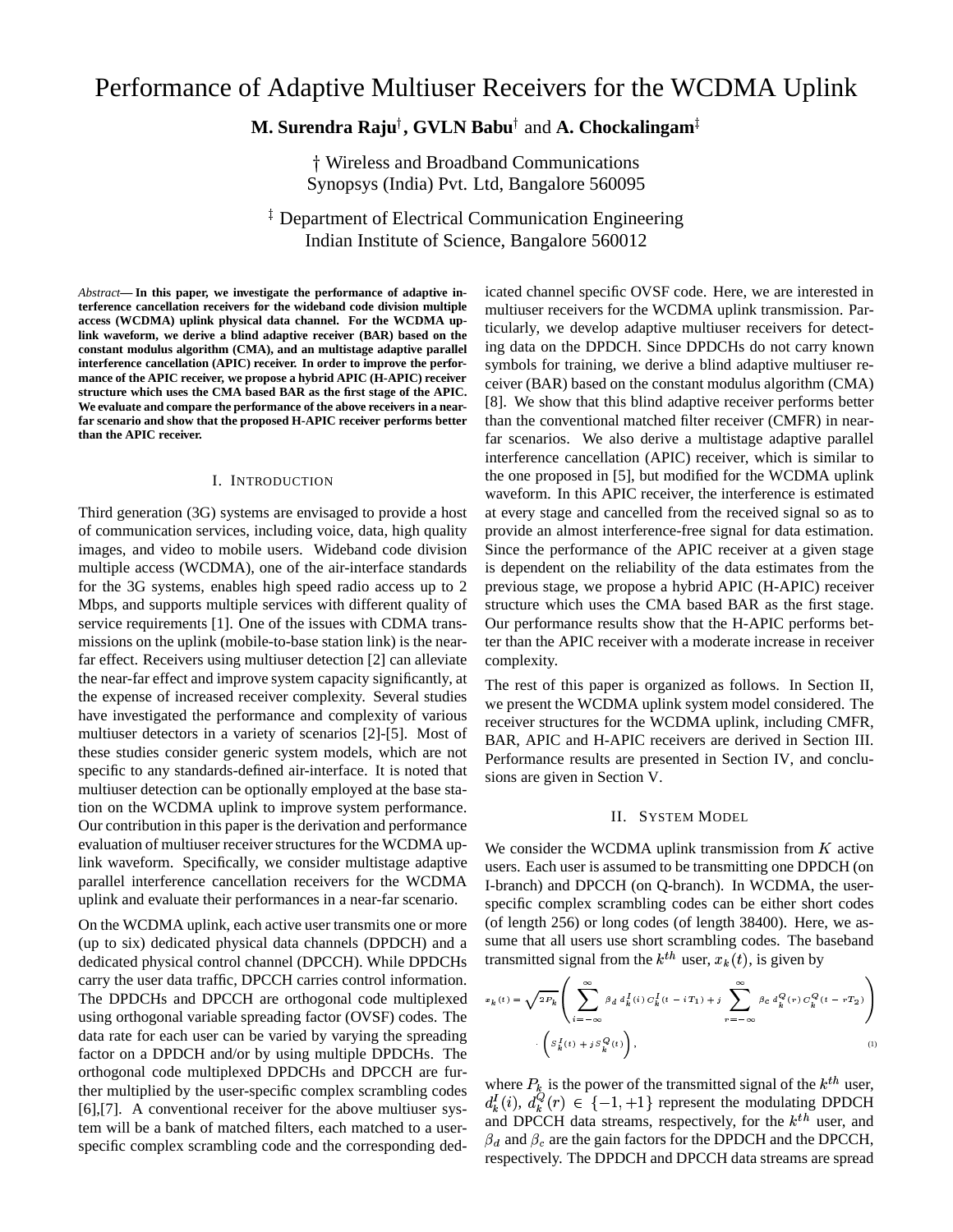using the waveforms  $C_k^I(t)$  and  $C_k^Q(t)$ ,  $L_k^I(t)$  and  $C_k^Q(t)$ , respective  $\mathcal{Q}_k(t)$ , respectively, which can be written as

$$
C_k^I(t) = \sum_{n=0}^{N_1 - 1} c_k^I(n)\psi(t - nT_c), \quad 0 \le t \le T_1
$$
 (2)

and

$$
C_k^Q(t) = \sum_{n=0}^{N_2-1} c_k^Q(n)\psi(t - nT_c), \quad 0 \le t \le T_2,
$$
 (3)

where  $c_k^I(n)$ ,  $c_k^Q$ the  $k^{th}$  user's OVSF spreading codes for the DPDCH and the  $d_k(n), c_k^Q(n) \in \{-1, +1\}$  represent the  $n^{th}$  chip of<br>weak's OVSE expecting each far the DPDCU and the DPCCH, respectively, and  $\psi(t)$  represents the chip waveform of duration  $T_c$  and unit energy.  $N_1$  and  $N_2$  are the spread factor values for the DPDCH and the DPCCH, respectively, and  $T_1$  and  $T_2$  are the symbol durations of the DPDCH and the DPCCH data streams, respectively. Hence,  $T_1 = N_1 T_c$  and  $T_2 = N_2 T_c$ . Also,  $S_k^I(t) + jS_k^Q(t)$  $d_k(t) + jS_k^Q(t)$  represents the complex scrambling waveform for the  $k^{th}$  user, where

$$
S_k^I(t) = \sum_{i = -\infty}^{\infty} \sum_{n = 0}^{N-1} s_k^I(n) \psi(t - iNT_c - nT_c)
$$
 (4)

and

$$
S_k^Q(t) = \sum_{i=-\infty}^{\infty} \sum_{n=0}^{N-1} s_k^Q(n) \psi(t - iNT_c - nT_c),
$$
 (5)

such that  $s_k^I(n) + j s_k^Q(n) \in \{\pm 1 \pm \}$ <br>plex chip of the *k*<sup>th</sup> user's scrambli  $\cdots$  $\frac{d}{dx}(n) + j s_k^Q(n) \in {\pm 1 \pm j}$  represents the  $n^{th}$  com-<br>of the lift weak sampling and a N is the pariod plex chip of the  $k^{th}$  user's scrambling code. N is the periodicity of the scrambling code. For the short scrambling codes considered here,  $N = 256$ .

Although the uplink is asynchronous, in order to focus mainly on the relative performance of different multiuser receiverstructures, we assume that all the users' transmissions arrive at the base station synchronously. The received signal at the base station due to all the active users is then given by

$$
r(t) = \Re e \left( \sum_{k=1}^{K} s_k(t) \exp(j\omega_c t + \theta_k) \right) + n(t), \quad (6)
$$

where  $\omega_c$  is the carrier frequency,  $\theta_k$  is the random carrier phase of the  $k^{th}$  user, which is assumed to be uniformly distributed in  $[0, 2\pi)$ , and  $n(t)$  is the additive white Gaussian noise with zero mean and two sided power spectral density,  $N_{o}/2$  W/Hz.

The received signal is down converted and the resulting sequence after chip matched filtering is given by  $r^{T}(l) + jr^{Q}(l)$ , the exwhere

$$
r^{I}(l) = \sum_{k=1}^{K} \sqrt{2P_{k}} \left( \beta_{d} d_{k}^{I}(i) c_{k}^{I}(l) s_{k}^{I}(l) - \beta_{c} d_{k}^{Q}(r) c_{k}^{Q}(l) s_{k}^{Q}(l) \right) + n^{I}(l) r^{Q}(l) = \sum_{k=1}^{K} \sqrt{2P_{k}} \left( \beta_{d} d_{k}^{I}(i) c_{k}^{I}(l) s_{k}^{Q}(l) + \beta_{c} d_{k}^{Q}(r) c_{k}^{Q}(l) s_{k}^{I}(l) \right) + n^{Q}(l)
$$
(7)

In the above equation, i is the integer part of  $l/N_1$  and r is the integer part of  $l/N_2$ , and  $n^I(l)+j \; n^Q(l)$  is a complex Gaussian noise sample of zero mean and variance of  $N_o/2$  W/Hz.

#### III. RECEIVER STRUCTURES

In this section, we derive various receiver structures, including CMFR, BAR, APIC and H-APIC receivers, for the WCDMA uplink signal model described in the previous section.

# *A. Conventional MF Receiver (CMFR)*

The conventional matched filter receiver is essentially a bank of matched filters with each filter matched to the user-specific complex scrambling code and the corresponding dedicated channel specific OVSF code. This is a low complexity receiver which needs information of only the scrambling and OVSF codes and the timing of all the active users.

Using the CMFR, soft estimates of the DPDCH and DPCCH data symbols,  $d_k^I(i)$  and  $d_k^Q(r)$  for the  $k^{th}$  user are given by

$$
\hat{d}_{k}^{I}(i) = \sum_{n=iN_{1}}^{i(N_{1}+1)-1} \left\{ r^{I}(iN_{1}+n) c_{k}^{I}(n) s_{k}^{I}(iN_{1}+n) + r^{Q}(iN_{1}+n) c_{k}^{I}(n) s_{k}^{Q}(iN_{1}+n) \right\}
$$

$$
\hat{d}_{k}^{Q}(r) = \sum_{n=rN_{2}}^{r(N_{2}+1)-1} \left\{ r^{Q}(rN_{2}+n) c_{k}^{Q}(n) s_{k}^{I}(rN_{2}+n) - r^{I}(rN_{2}+n) c_{k}^{Q}(n) s_{k}^{Q}(rN_{2}+n) \right\}.
$$
(8)

The DPDCH and DPCCH bit estimates are obtained to be the sign of the above soft estimates.

#### *B. Blind Adaptive Receiver (BAR)*

Since the DPDCH on the uplink do not carry known symbols for training, we derive a blind adaptive receiver (BAR). The BAR consists of a bank of adaptive receivers, one for each active user, which estimate the DPDCH and DPCCH symbols from the received signal. Like the CMFR, the BAR requires the knowledge of scrambling and OVSF codes and the timing of all the active users. The adaptive receivers considered here are linear transversal filters whose coefficients are updated according to the constant modulus algorithm [8],[9], so as to minimize the cost function,  $J_{cm}$ , given by

$$
J_{cm} = \frac{1}{4} \left\{ \left( y^2 - 1 \right)^2 \right\}. \tag{9}
$$

where the estimates of DPDCH or DPCCH symbols. The adaptive receiver for the  $k^{th}$  user can be implemented using four linear transversal filters, the impulse responses of which are given as In the context of the system model considered,  $y$  represents  $\{h_k^l(n)\},\{h_k^Q(n)\},\{g_k^l(n)\},\{g_k^Q(n)\},\, n=0,\cdots,N-1.$  We define the following vectors:

$$
\mathbf{h}_{\mathbf{k}}^{\mathbf{I}} \triangleq [h_{k}^{I}(0), h_{k}^{I}(1)), \cdots, h_{k}^{I}(N-1)]^{T}
$$
\n
$$
\mathbf{h}_{\mathbf{k}}^{\mathbf{Q}} \triangleq [h_{k}^{Q}(0), h_{k}^{Q}(1)), \cdots, h_{k}^{Q}(N-1)]^{T}
$$
\n
$$
\mathbf{g}_{\mathbf{k}}^{\mathbf{I}} \triangleq [g_{k}^{I}(0), g_{k}^{I}(1)), \cdots, g_{k}^{I}(N-1)]^{T}
$$
\n
$$
\mathbf{g}_{\mathbf{k}}^{\mathbf{Q}} \triangleq [g_{k}^{Q}(0), g_{k}^{Q}(1)), \cdots, g_{k}^{Q}(N-1)]^{T}.
$$
\n(10)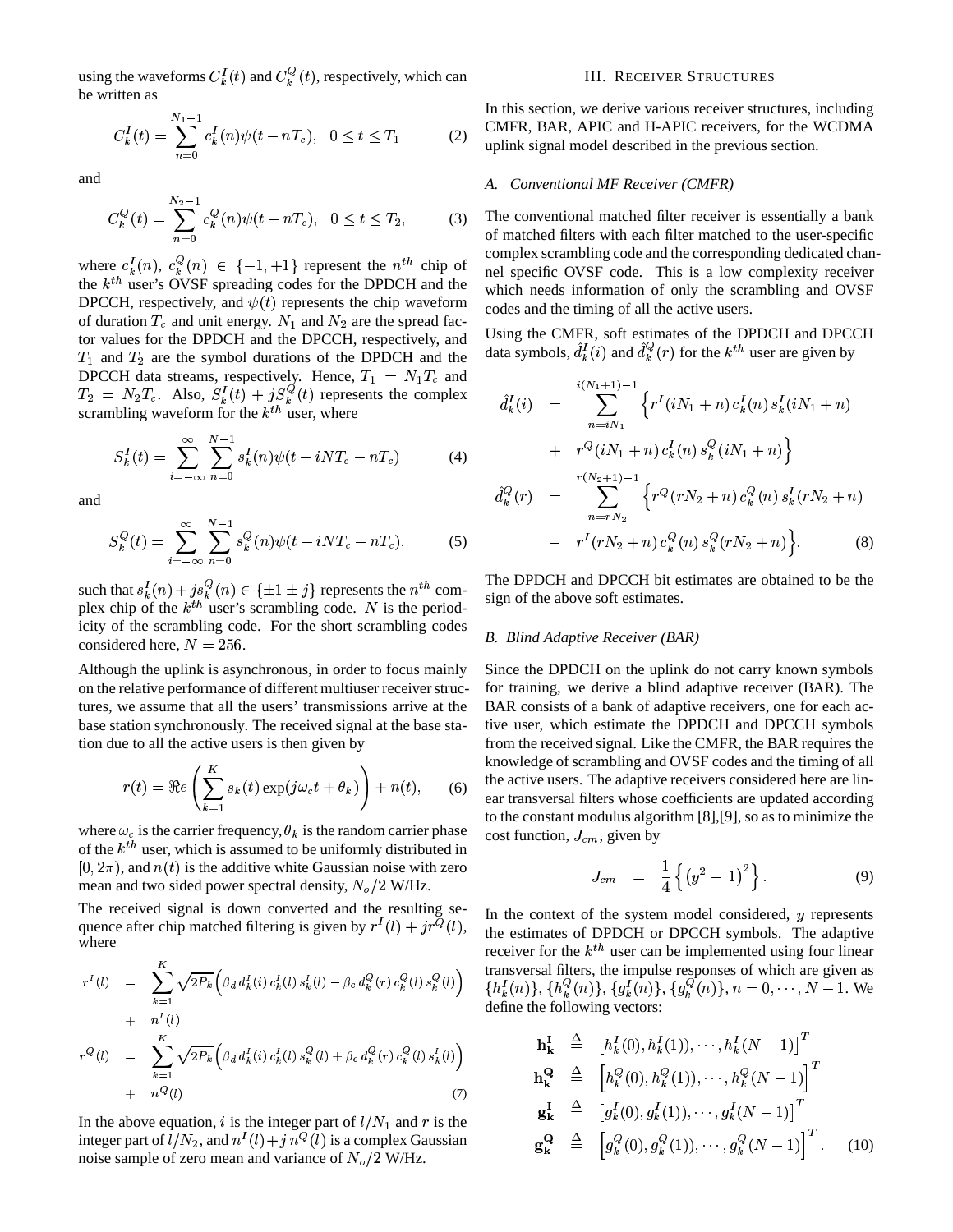The elements of the vectors defined above are the coefficients of the transversal filters. The estimates of the DPDCH and DPCCH symbols,  $\hat{d}_k^I(i)$  and  $\hat{d}_k^Q(r)$  are given, respectively, as

$$
\hat{d}_{k}^{I}(i) = [\mathbf{h}_{k}^{I}]_{i}^{T} \cdot [\mathbf{r}^{I}]_{i} + [\mathbf{h}_{k}^{Q}]_{i}^{T} \cdot [\mathbf{r}^{Q}]_{i}
$$
\n
$$
\hat{d}_{k}^{Q}(r) = [\mathbf{g}_{k}^{Q}]_{r}^{T} \cdot [\mathbf{r}^{Q}]_{r} - [\mathbf{g}_{k}^{I}]_{r}^{T} \cdot [\mathbf{r}^{I}]_{r}, \quad (11)
$$

where the vectors  $[\mathbf{h}_{\mathbf{k}}^{\text{I}}]_i$ ,  $[\mathbf{h}_{\mathbf{k}}^{\text{Q}}]_i$ ,  $[\mathbf{g}_{\mathbf{k}}^{\text{I}}]_r$ ,  $[\mathbf{g}_{\mathbf{k}}^{\text{Q}}]_r$ ,  $[\mathbf{r}^{\text{I}}]_i$ ,  $[\mathbf{r}^{\text{Q}}]_i$ ,  $[\mathbf{r}^{\text{Q}}]_r$  and  $[\mathbf{r}^{\text{Q}}]_r$  are defined as

$$
\begin{array}{rcl}\n\left[\mathbf{h}_{\mathbf{k}}^{I}\right]_{i} & \stackrel{\triangle}{=} & \left[h_{k}^{I}((iN_{1}) \mod N), \cdots, h_{k}^{I}((iN_{1} + N_{1} - 1) \mod N)\right]^{T} \\
\left[\mathbf{h}_{\mathbf{k}}^{Q}\right]_{i} & \stackrel{\triangle}{=} & \left[h_{k}^{Q}((iN_{1}) \mod N), \cdots, h_{k}^{Q}((iN_{1} + N_{1} - 1) \mod N)\right]^{T} \\
\left[\mathbf{g}_{\mathbf{k}}^{I}\right]_{r} & \stackrel{\triangle}{=} & \left[gI_{k}((rN_{2}) \mod N), \cdots, g_{k}^{I}((rN_{2} + N_{2} - 1) \mod N)\right]^{T} \\
\left[\mathbf{g}_{\mathbf{k}}^{Q}\right]_{r} & \stackrel{\triangle}{=} & \left[g_{k}^{Q}((rN_{2}) \mod N), \cdots, g_{k}^{Q}((rN_{2} + N_{2} - 1) \mod N)\right]^{T} \\
\left[\mathbf{r}^{I}\right]_{i} & \stackrel{\triangle}{=} & \left[r^{I}((iN_{1}), \cdots, r^{I}((iN_{1} + N_{1} - 1))\right]^{T} \\
\left[\mathbf{r}^{Q}\right]_{i} & \stackrel{\triangle}{=} & \left[r^{Q}((iN_{1}), \cdots, r^{Q}((iN_{1} + N_{1} - 1))\right]^{T} \\
\left[\mathbf{r}^{Q}\right]_{r} & \stackrel{\triangle}{=} & \left[r^{Q}((iN_{2}), \cdots, r^{I}((rN_{2} + N_{2} - 1))\right]^{T} \\
\left[\mathbf{r}^{Q}\right]_{r} & \stackrel{\triangle}{=} & \left[r^{Q}((iN_{2}), \cdots, r^{Q}((rN_{2} + N_{2} - 1))\right]^{T} \\
\end{array}.
$$
\n(12)

We define cost functions,  $J_{cm}^I$  and  $J_{cm}^Q$ , corresponding to DPDCH where  $\hat{d}_k^{I^{(j-1)}}(i)$  and  $\hat{d}_k^{Q^{(j-1)}}(r)$  are the estimates of  $d_k^I(i)$  and and DPCCH symbols, respectively, as  $d_k^Q(r)$ , respectively, at th

$$
J_{cm}^{I} = \frac{1}{4} \left\{ \left( \left( \hat{d}_{k}^{I}(i) \right)^{2} - 1 \right)^{2} \right\}
$$
  

$$
J_{cm}^{Q} = \frac{1}{4} \left\{ \left( \left( \hat{d}_{k}^{Q}(i) \right)^{2} - 1 \right)^{2} \right\}.
$$
 (13)

The objective is to minimize the above cost functions by adapting the filter coefficients. The filter coefficients are updated according to the following relations:

$$
\begin{aligned}\n\left[\mathbf{h}_{\mathbf{k}}^{\mathbf{I}}\right]_{i}(m+1) &= \left[\mathbf{h}_{\mathbf{k}}^{\mathbf{I}}\right]_{i}(m) - \mu \nabla_{\mathbf{h}_{\mathbf{k}}^{\mathbf{I}}} J_{cm}^{I} \\
\left[\mathbf{h}_{\mathbf{k}}^{\mathbf{Q}}\right]_{i}(m+1) &= \left[\mathbf{h}_{\mathbf{k}}^{\mathbf{Q}}\right]_{i}(m) - \mu \nabla_{\mathbf{h}_{\mathbf{k}}^{\mathbf{Q}}} J_{cm}^{I} \\
\left[\mathbf{g}_{\mathbf{k}}^{\mathbf{I}}\right]_{r}(m+1) &= \left[\mathbf{g}_{\mathbf{k}}^{\mathbf{I}}\right]_{r}(m) - \mu \nabla_{\mathbf{g}_{\mathbf{k}}^{\mathbf{I}}} J_{cm}^{Q} \\
\left[\mathbf{g}_{\mathbf{k}}^{\mathbf{Q}}\right]_{r}(m+1) &= \left[\mathbf{g}_{\mathbf{k}}^{\mathbf{Q}}\right]_{r}(m) - \mu \nabla_{\mathbf{g}_{\mathbf{k}}^{\mathbf{Q}}} J_{cm}^{Q},\n\end{aligned} \tag{14}
$$

where  $\nabla_{f} J$  is the gradient of J w.r.t **f**. The constant  $\mu$  refers to the step size and m refers to the iteration index. Substituting the<br>expressions for  $\nabla_{\mathbf{h}_{\mathbf{k}}^{L}} J_{cm}^{I}$ ,  $\nabla_{\mathbf{h}_{\mathbf{k}}^{Q}} J_{cm}^{I}$  and  $\nabla_{\mathbf{g}_{\mathbf{k}}^{Q}} J_{cm}^{Q}$ , in<br>(14), we obtain the following update equatio

$$
\begin{array}{rcl}\n\left[\mathbf{h}_{\mathbf{k}}^{I}\right]_{i}(m+1) & = & \left[\mathbf{h}_{\mathbf{k}}^{I}\right]_{i}(m) - \mu\left(\hat{d}_{k}^{I}(i)^{2} - 1\right)\left[\mathbf{r}^{I}\right]_{i}\hat{d}_{k}^{I}(i) \\
\left[\mathbf{h}_{\mathbf{k}}^{Q}\right]_{i}(m+1) & = & \left[\mathbf{h}_{\mathbf{k}}^{Q}\right]_{i}(m) - \mu\left(\hat{d}_{k}^{I}(i)^{2} - 1\right)\left[\mathbf{r}^{Q}\right]_{i}\hat{d}_{k}^{I}(i) \\
\left[\mathbf{g}_{\mathbf{k}}^{I}\right]_{i}(m+1) & = & \left[\mathbf{g}_{\mathbf{k}}^{I}\right]_{i}(m) + \mu\left(\hat{d}_{k}^{Q}(i)^{2} - 1\right)\left[\mathbf{r}^{I}\right]_{i}\hat{d}_{k}^{Q}(i) \\
\left[\mathbf{g}_{\mathbf{k}}^{Q}\right]_{i}(m+1) & = & \left[\mathbf{g}_{\mathbf{k}}^{Q}\right]_{i}(m) - \mu\left(\hat{d}_{k}^{Q}(i)^{2} - 1\right)\left[\mathbf{r}^{Q}\right]_{i}\hat{d}_{k}^{Q}(i)\n\end{array}
$$
\n(15)

It is noted that the cost functions  $J_{cm}^I$  and  $J_{cm}^Q$  are multi-modal, as a result of which there can be more than one achievable minima [8]. Hence, the initialization of the linear filters is important. A natural choice of initialization would be to use

$$
h_k^{(0)}(n) = c_k^l(n \mod N_1) \cdot s_k^l(n),
$$
  
\n
$$
h_k^{(0)}(n) = c_k^l(n \mod N_1) \cdot s_k^Q(n),
$$
  
\n
$$
g_k^{(0)}(n) = c_k^Q(n \mod N_2) \cdot s_k^Q(n),
$$
  
\n
$$
g_k^{(0)}(n) = c_k^Q(n \mod N_2) \cdot s_k^l(n),
$$
  
\n(16)

where the superscript  $\theta'$  indicates the initial state of the filters.

# C. Adaptive Parallel Interference Canceller (APIC)

The adaptive parallel interference canceller derived by Xue et al in [5] is an adaptive multistage receiver. The objective is to minimize the Euclidean distance between the received signal and the weighted sum of the estimates of each user's signal during a bit interval w.r.t the weighting factors. These weighting factors are updated through an adaptive algorithm for each  $\overline{\text{user}}$ 

Let  $\hat{r}^{I^{(j)}}(l)$  and  $\hat{r}^{Q^{(j)}}(l)$  be the estimates of  $r^I(l)$  and  $r^Q(l)$ , respectively, for the  $i^{th}$  stage. These estimates are defined as

$$
\hat{r}^{I(j)}(l) = \sum_{k=1}^{K} \left\{ \lambda_{11,k}^{(j)} \, \hat{d}_k^{I(j-1)}(i) \, c_k^I(l) \, s_k^I(l) \right.\n- \lambda_{12,k}^{(j)} \, \hat{d}_k^{Q(j-1)}(r) \, c_k^Q(l) \, s_k^Q(l) \right\}\n\hat{r}^{Q(j)}(l) = \sum_{k=1}^{K} \left\{ \lambda_{21,k}^{(j)} \, \hat{d}_k^{I(j-1)}(i) \, c_k^I(l) \, s_k^Q(l) \right.\n+ \lambda_{22,k}^{(j)} \, \hat{d}_k^{Q(j-1)}(r) \, c_k^Q(l) \, s_k^I(l) \right\}, \tag{17}
$$

initial estimates,  $\hat{d}_k^{I^{(0)}}(i)$ ,  $\hat{d}_k^{Q^{(0)}}(r)$  are provided by the CMFR,

$$
\hat{d}_{k}^{I^{(0)}}(i) = sgn\left\{\hat{d}_{k}^{I}(i)\right\} \n\hat{d}_{k}^{Q^{(0)}}(r) = sgn\left\{\hat{d}_{k}^{Q}(r)\right\},
$$
\n(18)

where  $\hat{d}_k^I(i)$  and  $\hat{d}_k^Q(i)$  are given by (8). The factors  $\lambda_{11,k}^{(j)}$ ,  $\lambda_{12,k}^{(j)}$ ,  $\lambda_{21,k}^{(j)}$  and  $\lambda_{22,k}^{(j)}$ , are the weighting coefficients corresponding to the  $j^{th}$  stage for the  $k^{th}$  user. Let  $e^{I^{(j)}}$  and  $e^{Q^{(j)}}$  represent the error between the desired received signal and its estimate at the  $j<sup>th</sup>$  stage for the  $l<sup>th</sup>$  chip. Then,

$$
e^{I^{(j)}} = r^{I}(l) - \hat{r}^{I^{(j)}}(l)
$$
  
\n
$$
e^{Q^{(j)}} = r^{Q}(l) - \hat{r}^{Q^{(j)}}(l).
$$
 (19)

We need to find the optimal weighting coefficients so that the square of the error terms, given in the above equation, is mini-<br>mized. The optimum weights are derived via a LMS algorithm as follows:

$$
\lambda_{11,k}^{(j)}(n+1) = \lambda_{11,k}^{(j)}(n) + 2\mu_{\lambda}e^{I^{(j)}}(n) d_k^{I^{(j-1)}}(i) c_k^{I}(n) s_k^{I}(n)
$$
  
\n
$$
\lambda_{12,k}^{(j)}(n+1) = \lambda_{12,k}^{(j)}(n) - 2\mu_{\lambda}e^{I^{(j)}}(n) d_k^{Q^{(j-1)}}(r) c_k^{Q}(n) s_k^{Q}(n)
$$
  
\n
$$
\lambda_{21,k}^{(j)}(n+1) = \lambda_{21,k}^{(j)}(n) + 2\mu_{\lambda}e^{Q^{(j)}}(n) d_k^{I^{(j-1)}}(i) c_k^{I}(n) s_k^{Q}(n)
$$
  
\n
$$
\lambda_{22,k}^{(j)}(n+1) = \lambda_{22,k}^{(j)}(n) + 2\mu_{\lambda}e^{Q^{(j)}}(n) d_k^{Q^{(j-1)}}(i) c_k^{Q}(n) s_k^{I}(n),
$$
  
\n(20)

where  $\mu_{\lambda}$  is the step size used in the adaptation. The choice of the initial values of the coefficients is important to achieve faster convergence of the weighting coefficients to their optimal values. Generally, if knowledge of all user's amplitudes are available, the initial values of the weighting coefficients for each user are set to its corresponding amplitudes.

The above updation is done for  $N$  iterations and the resulting weights at the end of the  $N^{th}$  iteration are used in the interference cancellation. The interference-free estimates for the  $k^{th}$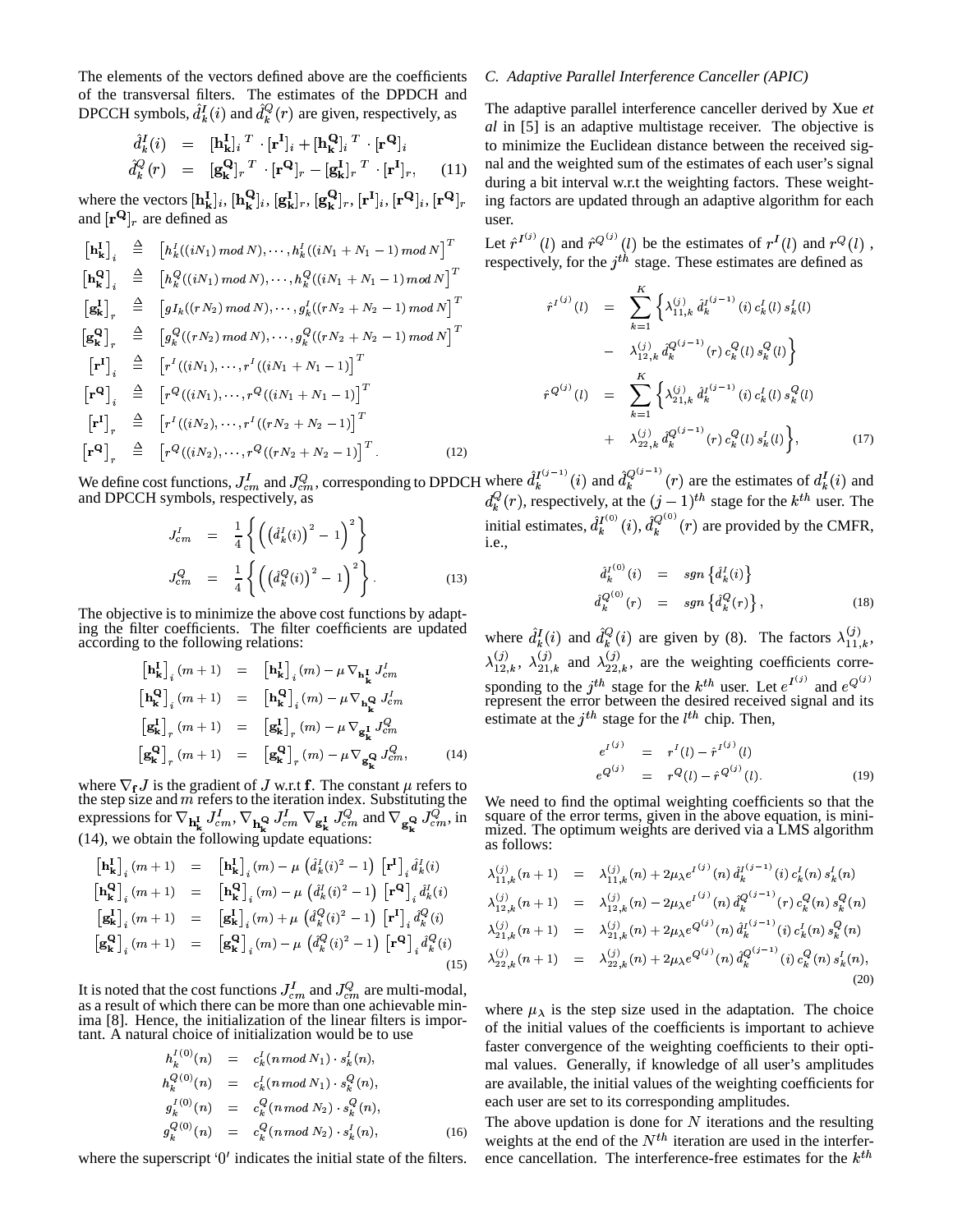user is obtained as

$$
\xi_k^{I^{(j)}}(l) = r^I(l) - \sum_{q=1, q \neq k}^K \left\{ \lambda_{11,k}^{(j)}(N-1) \hat{d}_k^{I^{(j-1)}}(i) c_k^I(l) s_k^I(l) \right\}
$$
  
\n
$$
- \lambda_{12,k}^{(j)}(N-1) \hat{d}_k^{Q^{(j-1)}}(r) c_k^Q(l) s_k^Q(l) \right\}
$$
  
\n
$$
\xi_k^{Q^{(j)}}(l) = r^Q(l) - \sum_{q=1, q \neq k}^K \left\{ \lambda_{21,k}^{(j)}(N-1) \hat{d}_k^{I^{(j-1)}}(i) c_k^I(l) s_k^Q(l) \right\}
$$
  
\n
$$
+ \lambda_{22,k}^{(j)}(N-1) \hat{d}_k^{Q^{(j-1)}}(r) c_k^Q(l) s_k^I(l) \right\}, \qquad (21)
$$

$$
- \lambda_{22,k}^{(j)}(N-1) d_k^{Q^{(j-1)}}(r) c_k^Q(t) s_k^I(t) \Big\},
$$
 (21)

where the notation  $\lambda(N-1)$  indicates the value of the weighting coefficient at the  $N^{th}$  iteration. The above interference-<br>free estimates are used in forming the estimates of DPDCH and<br>DPCCH symbols to be used by the next stage. Thus, we have

$$
\hat{d}_{k}^{I(j)}(i) = sgn\left\{\sum_{n=iN_{1}}^{i(N_{1}+1)-1} \left\{\xi^{I^{(j)}}(iN_{1}+n)c_{k}^{I}(n)s_{k}^{I}(iN_{1}+n) + \xi^{Q^{(j)}}(iN_{1}+n)c_{k}^{I}(n)s_{k}^{Q}(iN_{1}+n)\right\}\right\}
$$
\n
$$
\hat{d}_{k}^{Q}(r) = sgn\left\{\sum_{n=rN_{2}}^{r(N_{2}+1)-1} \left\{\xi^{Q^{(j)}}(rN_{2}+n)c_{k}^{Q}(n)s_{k}^{I}(rN_{2}+n) - \xi^{I^{(j)}}(rN_{2}+n)c_{k}^{Q}(n)s_{k}^{Q}(rN_{2}+n)\right\}\right\}.
$$
\n(22)

# D. Hybrid-Adaptive Parallel Interference Canceller (H-APIC)

In a near-far scenario, the performance of APIC for a weak user can be good at high near-far ratios<sup>1</sup> (NFR) because the stronger intereferers' data can be reliably detected in the first stage by the CMFR, and hence the interference signal can be reconstructed and removed effectively for the next stage. For example, in a 2-user scenario with a high NFR value, the performance of the weak user using APIC can approach singleuser performance since the CMFR in the first stage can reliably detect the strong interferer's data so that the input to the second stage can be almost interference-free. However, at low NFR scenarios, the reliability of the interferers' data may not be as good, and hence the APIC may perform poor because of which more stages may be required to achieve a desired performance. To alleviate the performance of APIC in such low NFR scenarios, we propose the following hybrid APIC (H-APIC) which uses the BAR in the first stage, instead of CMFR.

The BAR would give reliable estimates of the data symbols of the other users in the initial stage itself, thus aiding better estimation of the interference for the weaker user. This also reduces the number of stages required to obtain reliable estimates. The initial estimates,  $\hat{d}_k^{I^{(0)}}(i)$  and  $\hat{d}_k^{Q^{(0)}}(r)$ , are then given by

$$
\begin{aligned}\n\hat{d}_k^{I^{(0)}}(i) &= \operatorname{sgn}\left\{\hat{d}_k^I(i)\right\} \\
\hat{d}_k^{Q^{(0)}}(r) &= \operatorname{sgn}\left\{\hat{d}_k^Q(r)\right\},\n\end{aligned} \tag{23}
$$

<sup>1</sup>Near-Far ratio is defined as the ratio of the received power of interfering user to the received power of the desired user, i.e., NFR =  $\frac{P_i}{P_1}$ ,  $i \neq 1$ , where user-1 is taken as the desired user. When  $P_i = P_1$ , NFR = 0 dB.

where  $\hat{d}_{k}^{I}(i)$  and  $\hat{d}_{k}^{Q}(i)$  are given by (11).

#### **IV. RESULTS AND DISCUSSION**

We evaluated the performance of the various multiuser receivers described above in a near-far scenario through simulations. A system with four active users  $(K = 4)$  is considered and user-1 is taken to be the user-of-interest. The near-far ratio,  $P_k/P_1$ ,  $k \neq$ 1 of all interfering users is assumed to be equal. The spread factor for the DPDCH and the DPCCH symbols for all the users is set to 256, i.e.,  $N_1 = N_2 = 256$ . The bit error performance of the user-of-interest (user-1) as a function of  $E_b/N_0$  and NFR is evaluated.

Fig. 1 shows the bit error performance as a function of  $E_b/N_0$ for the various receivers including CMFR, BAR and APIC at a NFR value of 15 dB. The performance of APIC is plotted for different number of stages (1-stage APIC, 2-stage APIC and 4-stage APIC) without and with perfect knowledge of the amplitudes. The single user performance is also plotted for comparison. The following observations can be made from Fig. 1. As expected, the BAR and the APIC perform much better than the CMFR. Also, when perfect knowledge of the amplitudes is not available at the receiver, increasing the number stages in the APIC improves performance. In the unknown amplitudes case, more than four stages are required to perform close to the single user performance. However, with perfect knowledge of the amplitudes at the receiver, even a 1-stage APIC is shown to achieve close to single user performance.

Fig. 2 shows the bit error performance as a function of NFR for CMFR, BAR and APIC at a  $E_b/N_o$  value of 8 dB. The range of NFR values considered is 0 to 15 dB. The CMFR performance degrades with increasing NFR indicating its poor near-far resistance. The near-far resistance of BAR and APIC are shown to be much better. In the unknown amplitudes case, the nearfar resistance of APIC improves as the number of stages is increased. Two key observations can be made in Fig. 2. Firstly, in the high NFR region (NFR  $> 10$  dB), the APIC with known amplitudes performs better than BAR and achieves close to single user performance because of the high reliability of the interfering users' data estimates. Secondly, in the low NFR region (NFR  $\langle 8$  dB), however, even in the known amplitudes case, the APIC performs poorer than BAR. This implies that at low NFRs, the number of stages in the APIC has to be increased to achieve a given performance, even though perfect knowledge of the users' amplitudes is available at the receiver. This is mainly because the reliability of the data estimates of the interfering users in the initial CMFR stage is poor at low NFRs.

Fig. 3 shows the bit error performance of the APIC and the proposed H-APIC as a function of  $E_b/N_a$  at a low NFR value of 5 dB. It is noted that, even with no knowledge of the users' amplitudes, a single stage H-APIC performs better than a single stage APIC with perfect knowledge of all the users' amplitudes. A single stage H-APIC with perfect knowledge of the users' amplitudes is shown to perform the best and its performance is close to the single user bound. Fig. 4 shows the bit error performance of the APIC and H-APIC as a function of NFR at a  $E_b/N_o$  value of 8 dB. It is observed that at low near-far ratios, in the range 0 to 7 dB, the near-far resistance of a single